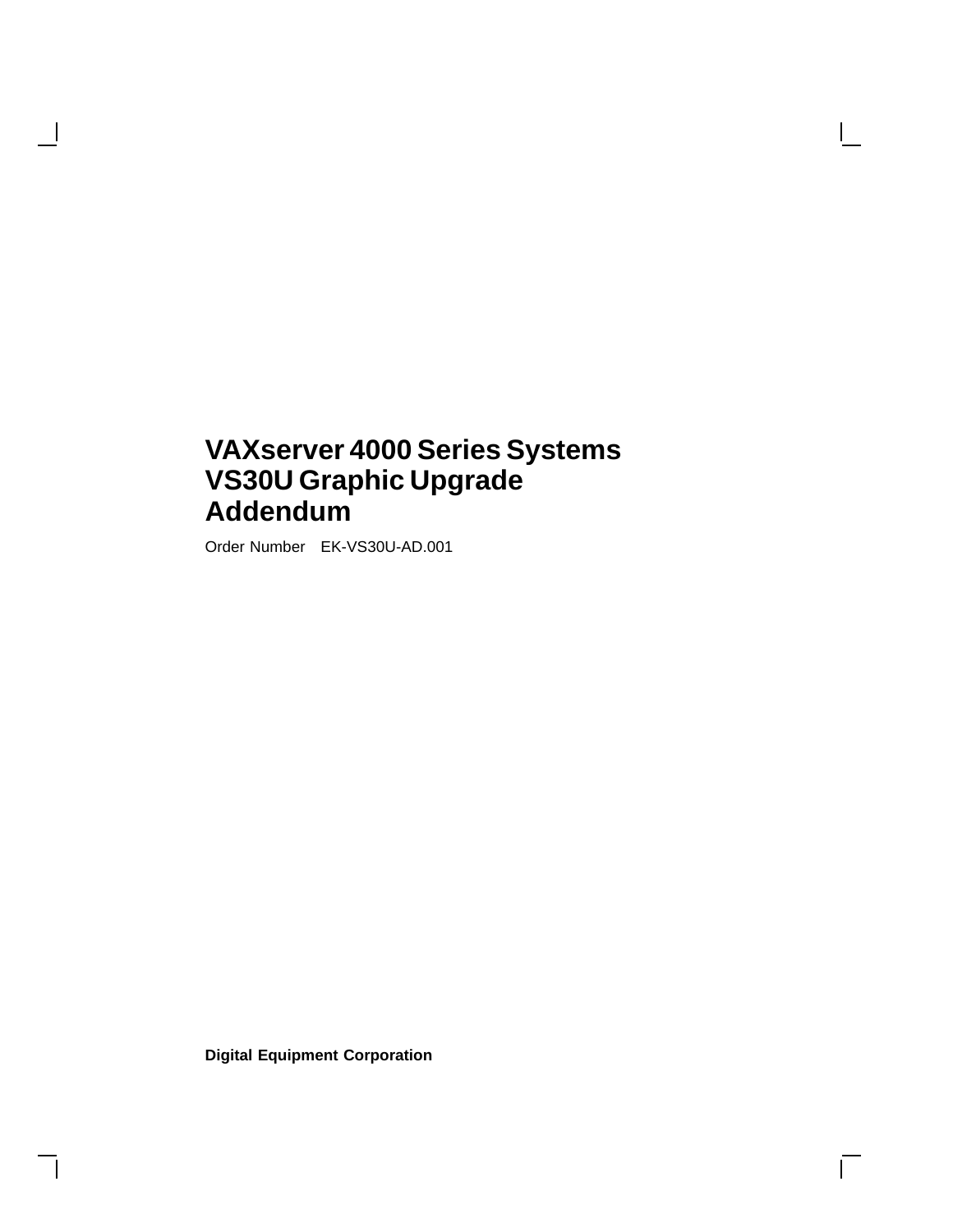#### **First edition, May 1991**

The information in this document is subject to change without notice and should not be construed as a commitment by Digital Equipment Corporation. Digital Equipment Corporation assumes no responsibility for any errors that may appear in this document.

The software described in this document is furnished under a license and may be used or copied only in accordance with the terms of such license.

No responsibility is assumed for the use or reliability of software on equipment that is not supplied by Digital Equipment Corporation or its affiliated companies.

Restricted Rights: Use, duplication, or disclosure by the U. S. Government is subject to restrictions as set forth in subparagraph (c) (1) (ii) of the Rights in Technical Data and Computer Software clause at DFARS 252.227–7013.

Copyright © Digital Equipment Corporation 1991

All Rights Reserved. Printed in U.S.A.

**FCC NOTICE:** The equipment described in this manual generates, uses, and may emit radio frequency energy. The equipment has been type tested and found to comply with the limits for a Class A computing device pursuant to Subpart J of Part 15 of FCC Rules, which are designed to provide reasonable protection against such radio frequency interference when operated in a commercial environment. Operation of this equipment in a residential area may cause interference, in which case the user at his own expense may be required to take measures to correct the interference.

The following are trademarks of Digital Equipment Corporation: Digital, Q-bus, VAXserver, and the DIGITAL logo.

This document was prepared and published by Educational Services Development and Publishing, Digital Equipment Corporation.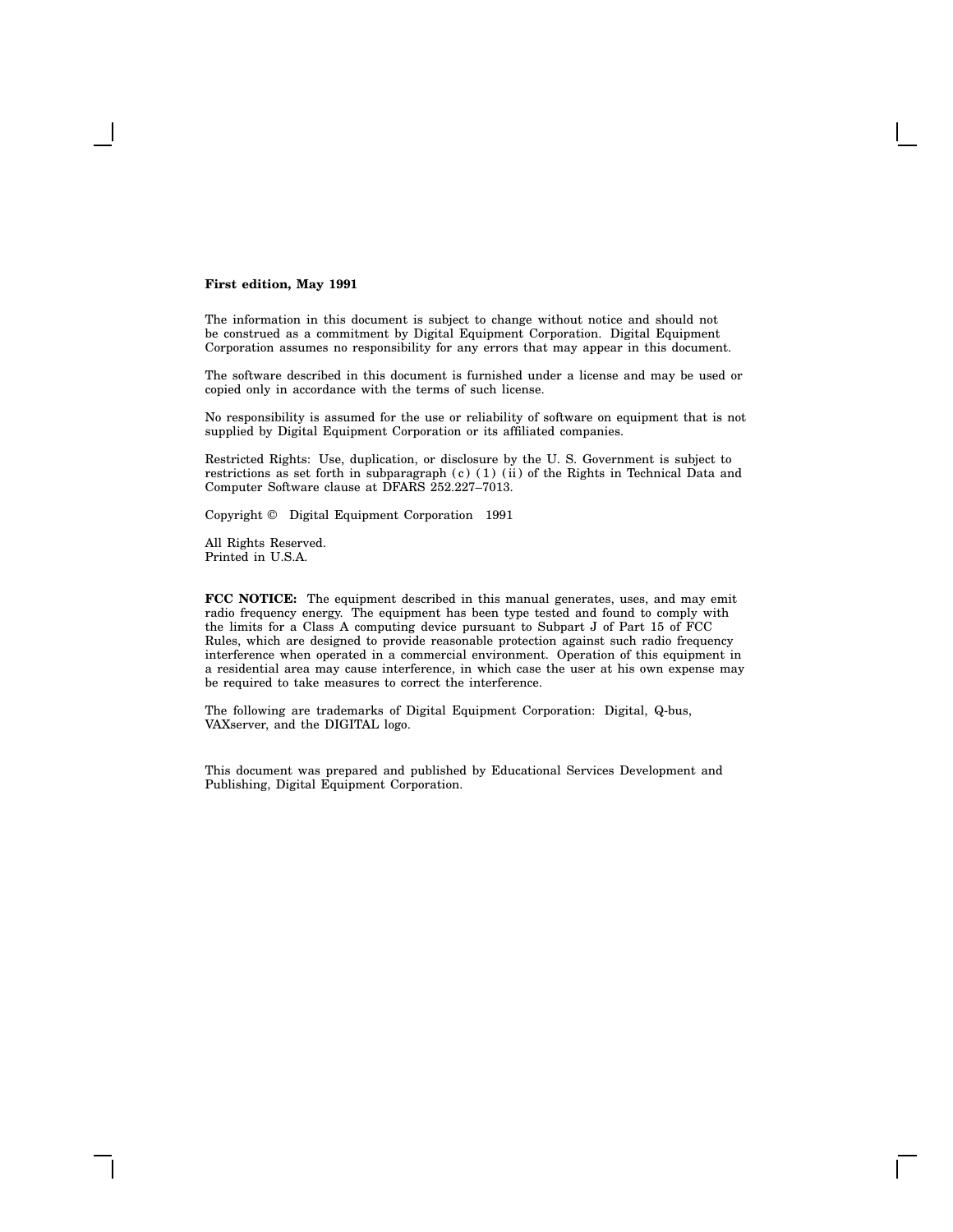# **Contents**

 $\mathbf{I}$ 

 $\Box$ 

## **About This Manual** v

 $\mathcal{L}$ 

# **1 VS30U Graphic Upgrade**

| 1.1     | Planning the Upgrade                              | 1  |
|---------|---------------------------------------------------|----|
| 1.1.1   | Software Backup and Operating System Shutdown     | 1  |
| 1.1.2   | Guidelines for Module Placement                   | 1  |
| 1.1.3   | Recommended Module Order                          | 2  |
| 1.1.4   | Checking System Limitations                       | 3  |
| $1.2\,$ | Installing the VCB02 Module Set                   | 6  |
| 1.2.1   | VAXserver 4000 Model 300 Firmware System Revision |    |
|         |                                                   | 6  |
| 1.2.2   | VAXserver 4000 Model 300 ROM System Replacement   | 6  |
| $1.3\,$ | Relocating Modules                                | 9  |
| 1.4     | Installing a VS30U Graphics Kit                   | 13 |
| 1.4.1   | Configuring the VCB02 Module Set                  | 13 |
| 1.4.2   |                                                   | 15 |
| 1.5     | Installing the Monitor, Keyboard, and Mouse       | 15 |
|         |                                                   |    |

# **Figures**

| $1 - 1$ | Bus Grant Continuity Path (BA430 Enclosure)                                           | $\overline{2}$ |
|---------|---------------------------------------------------------------------------------------|----------------|
| $1 - 2$ | BA440 Configuration Worksheet                                                         | $\overline{4}$ |
| $1 - 3$ | BA430 Configuration Worksheet                                                         | 5              |
|         | 1–4 KA670 CPU Module - Component Side                                                 | 8              |
| $1 - 5$ | Releasing Quarter-Turn Captive Screws                                                 | 10             |
| $1 - 6$ | Removing a Module                                                                     | 11             |
| $1 - 7$ | EMI and EOS Clips $\dots \dots \dots \dots \dots \dots \dots \dots \dots \dots \dots$ | 12             |
| $1 - 8$ | VCB02 Module Cabling                                                                  | 14             |
| $1 - 9$ | Connecting the Cables to the VR299 Monitor $\ldots \ldots \ldots$                     | 16<br>iii.     |
|         |                                                                                       |                |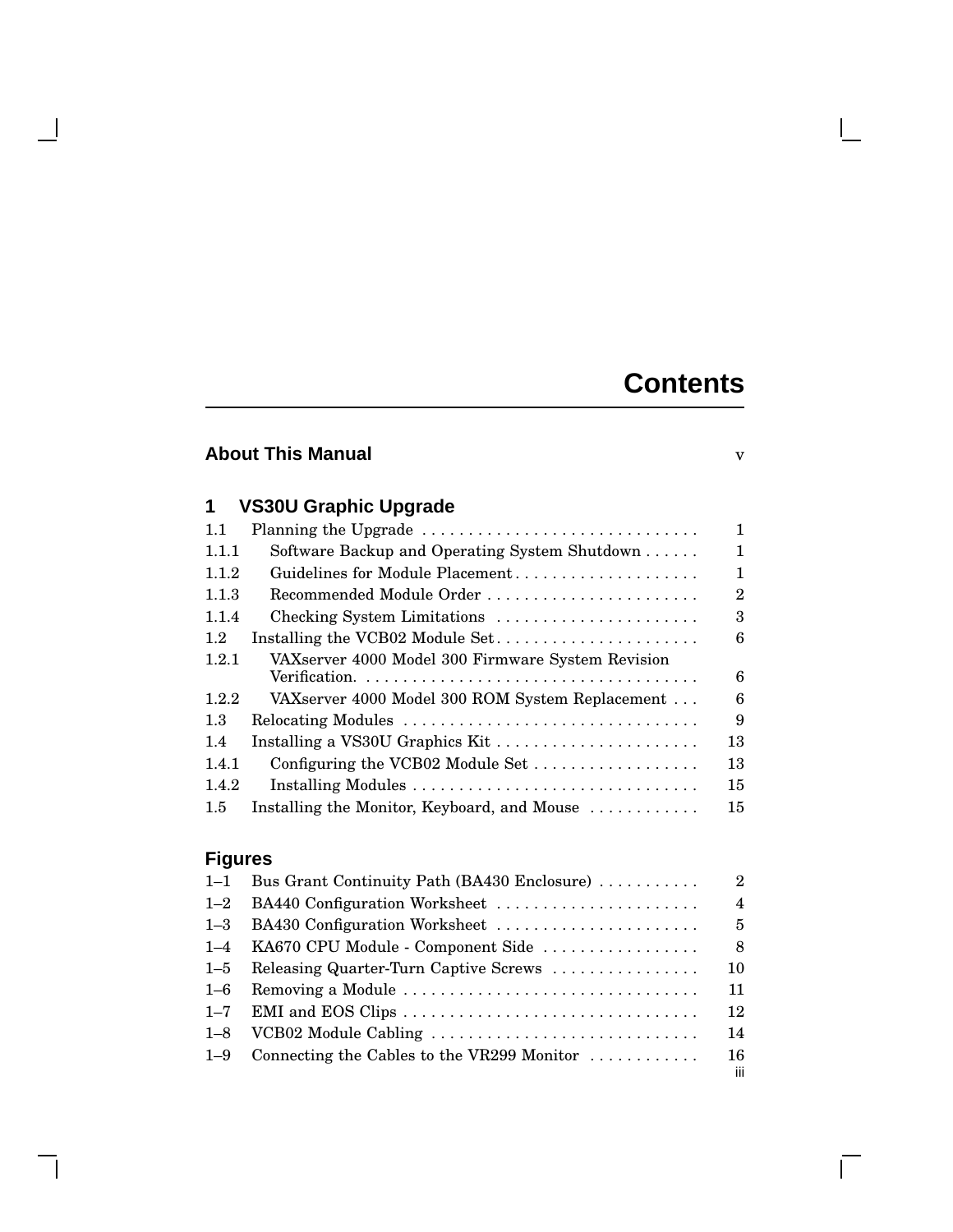iv Contents

 $\overline{\phantom{0}}$ 

# **Tables**

| 1-1 ROM Kit Description |  |
|-------------------------|--|
|                         |  |

 $\overline{\Gamma}$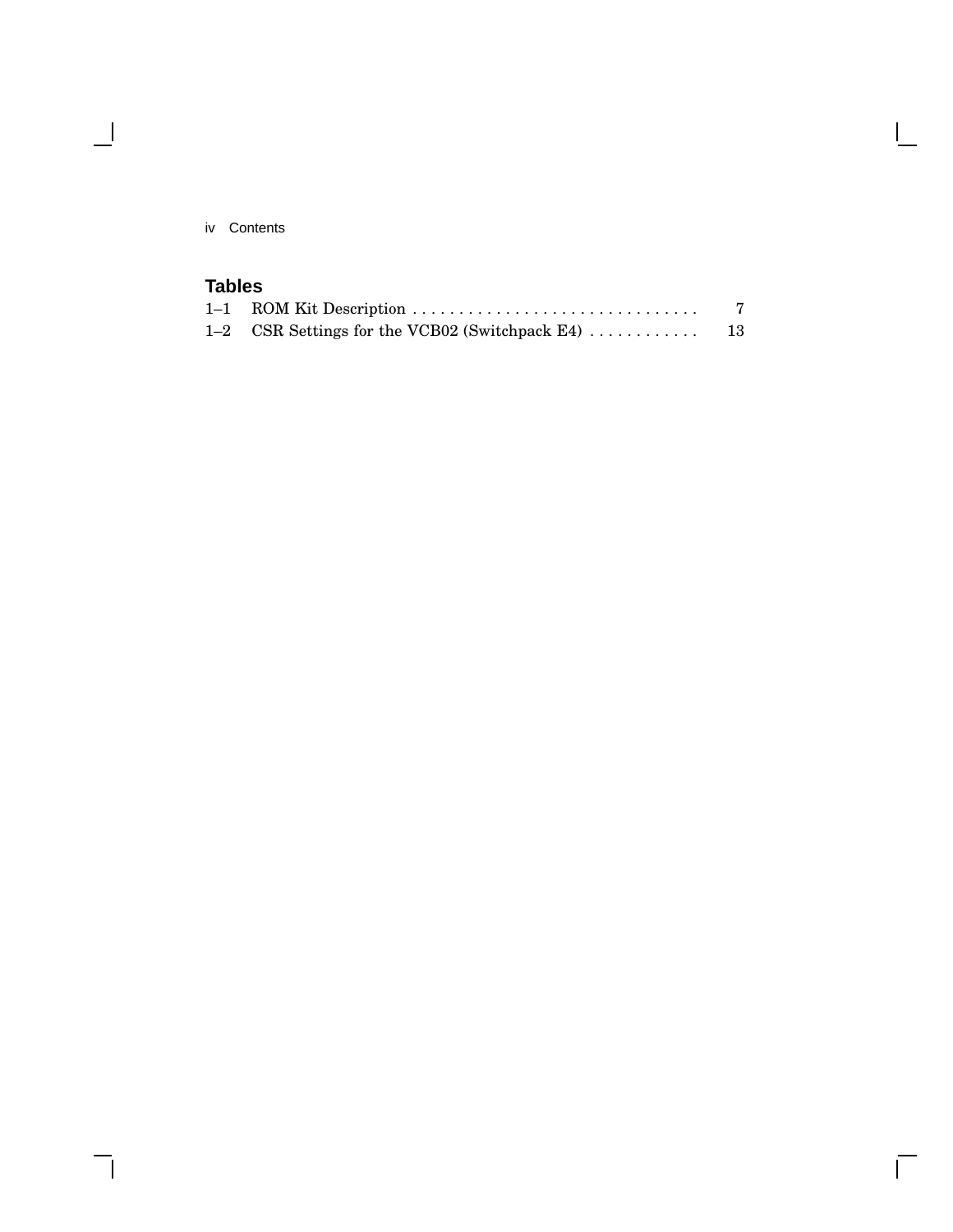# **About This Manual**

v

This manual is an addendum to the *Microsystems Graphics Upgrade Installation Guide*. The addendum describes how to install the VS30U option into a VAXserver 4000 that has either a BA440 or BA430 enclosure.

To install the VS30U option, you will need to refer to the following documentation: the *Microsystems Graphic Upgrade Installation Guide* and the *BA430/BA440 Enclosure Maintenance Guide*.

If you have a VAXserver 4000 in a BA2xx enclosure, follow the upgrade procedures in Chapter 3 of the *Microsystems Graphics Upgrade Installation Guide*.

### **Organization**

This addendum contains one chapter, VS30U Graphic Upgrade, which describes how to:

- Plan the upgrade.
- Remove and install modules with covers.
- Configure new modules.
- Perform ROM replacement.

### **Intended Audience**

This document is for Digital Customer Services personnel only.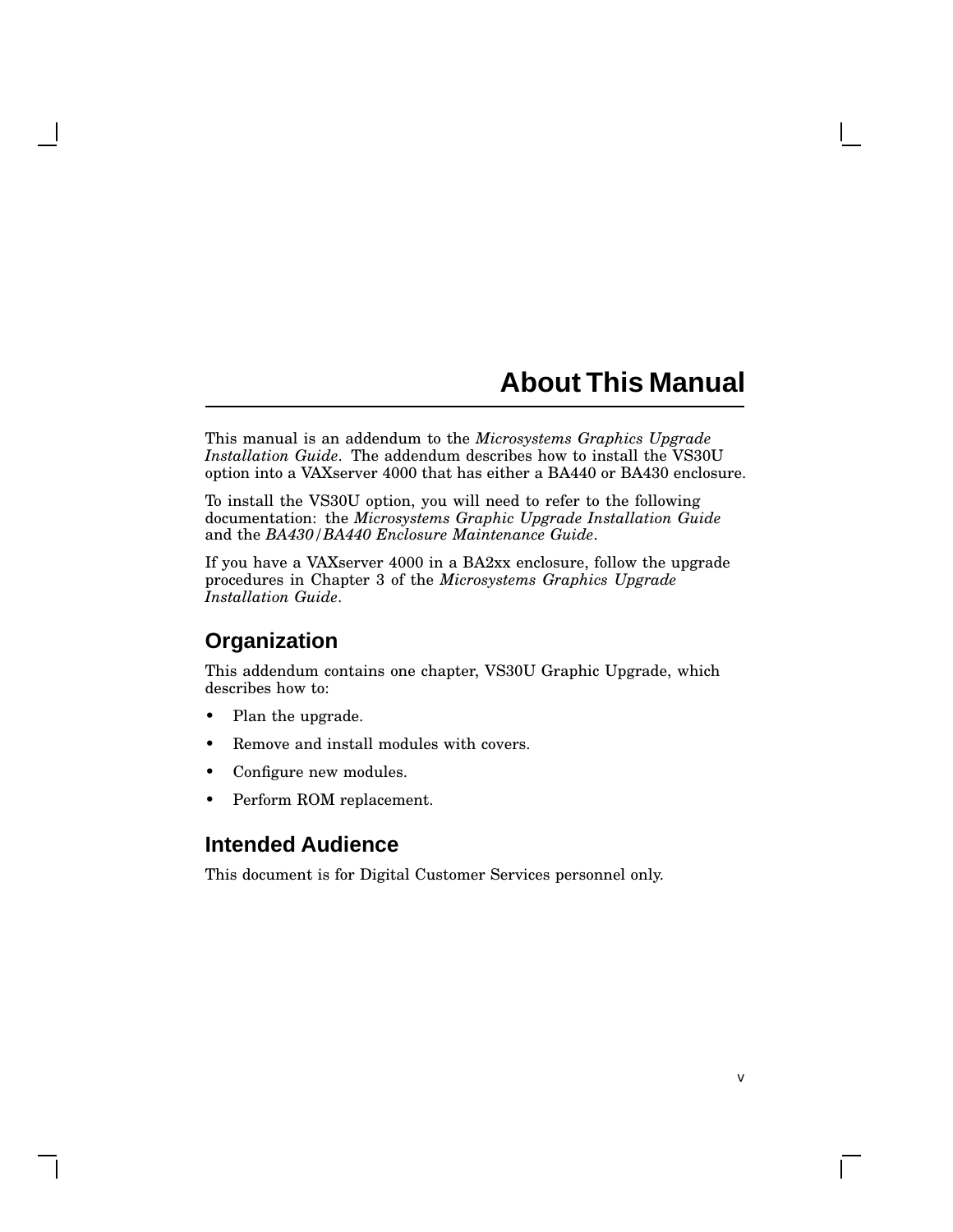vi About This Manual

## **Tools and Equipment**

The following table lists the tools and equipment you need to install the VS30U option:

| Item                                       | <b>Part Number</b> |
|--------------------------------------------|--------------------|
| Customer Services tool kit (United States) | 29-26109-00        |
| Customer Services tool kit (European)      | 29-26106-00        |
| Antistatic kit                             | 29-26246-00        |

## **Related Documents**

The following documents can be ordered from Digital:

| <b>Document</b>                                 | <b>Order Number</b> |
|-------------------------------------------------|---------------------|
| Microsystems Graphic Upgrade Installation Guide | <b>EK-GPXUP-IN</b>  |
| BA430/BA440 Enclosure Maintenance Guide         | $EK-348AA-MG$       |
| KA660 CPU System Maintenance Guide              | EK-398AA-MM         |
| KA670 CPU System Maintenance Guide              | $EK-347AB-MG$       |

Digital personnel may order the documents from:

Digital Equipment Corporation 444 Whitney Street Northboro, MA 01532

Attn: Publishing and Circulation Services (NRO2-2) Order Processing Section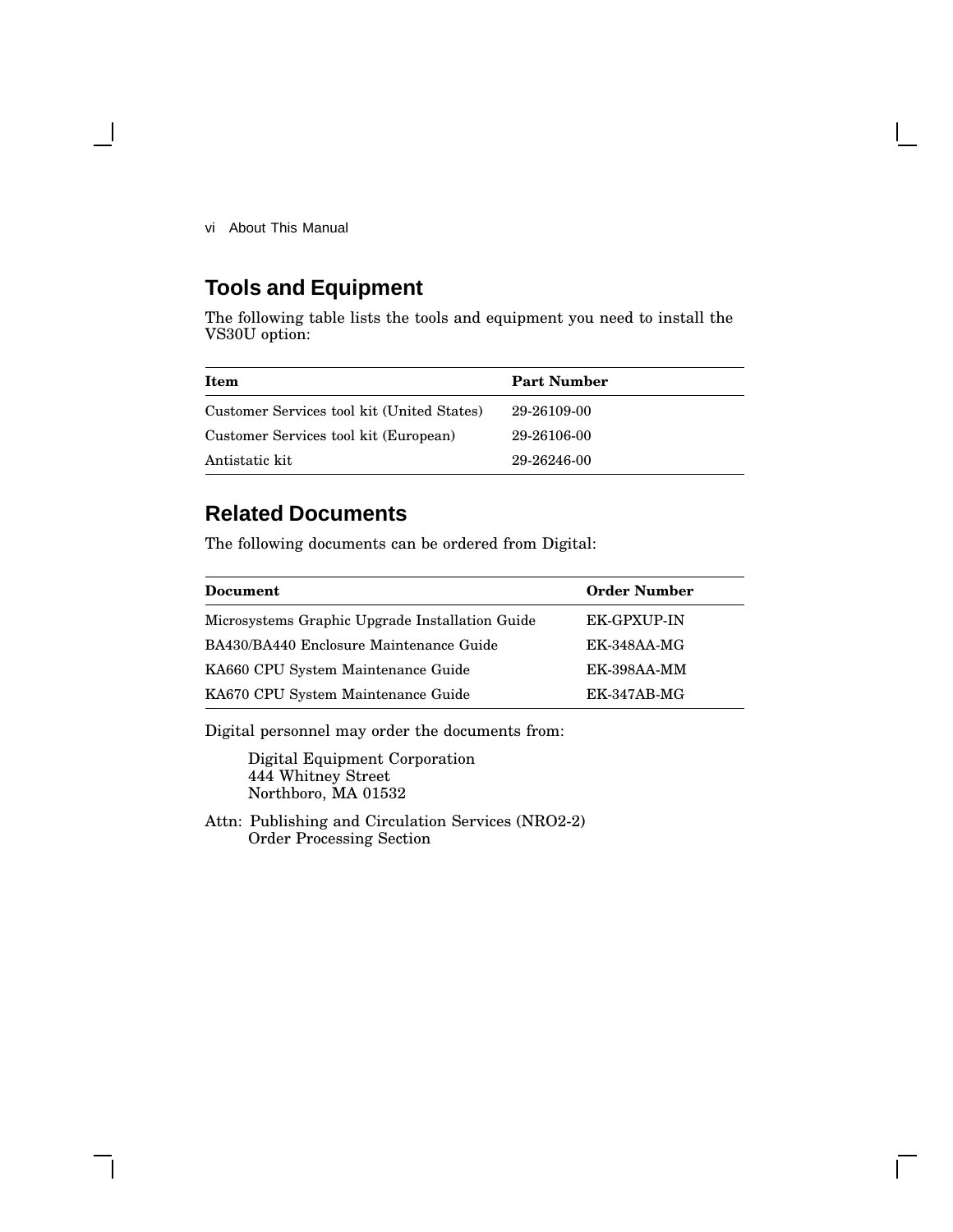About This Manual vii

 $\mathbf{L}$ 

 $\Gamma$ 

# **Conventions**

 $\overline{\phantom{a}}$ 

H

This document uses the following conventions:

| Convention     | <b>Meaning</b>                                                          |
|----------------|-------------------------------------------------------------------------|
| <b>NOTE</b>    | Provides general information.                                           |
| <b>CAUTION</b> | Provides information that prevents damage to<br>equipment and software. |
| P/N            | Part number.                                                            |
| Return         | Key names appear in a box.                                              |
| bold text      | Bold text represents user input.                                        |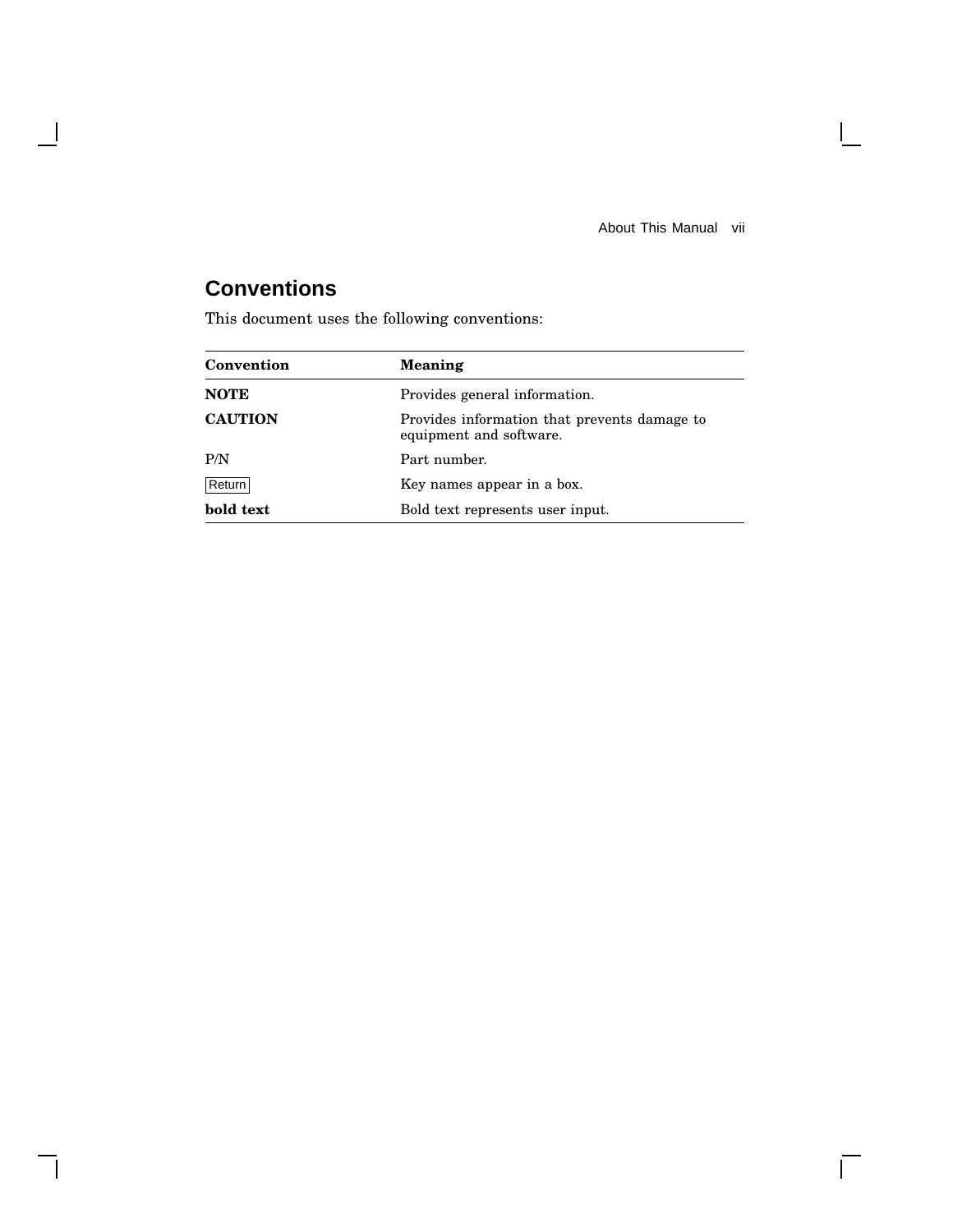### **1.1 Planning the Upgrade**

This section explains how to plan the upgrade. The information in this section includes the following:

- Software backup and operating system shutdown
- Guidelines for module placement
- Recommended module order
- Checking system limitations

### **1.1.1 Software Backup and Operating System Shutdown**

It is the customer's responsibility to perform a software backup and to shut down the operating system software before you begin the upgrade.

### **1.1.2 Guidelines for Module Placement**

The information in this section includes the following:

- Guidelines for placing modules in the backplane
- Bus grant continuity
- Power supply (H7847)

#### **Bus Grant Continuity**

Bus grant signals pass through each installed module through row A of each slot. Figure 1–1 shows the path of the bus grant signals in a BA430 enclosure.

### **NOTE**

**There are only seven Q-bus slots contained in the BA440 enclosure.**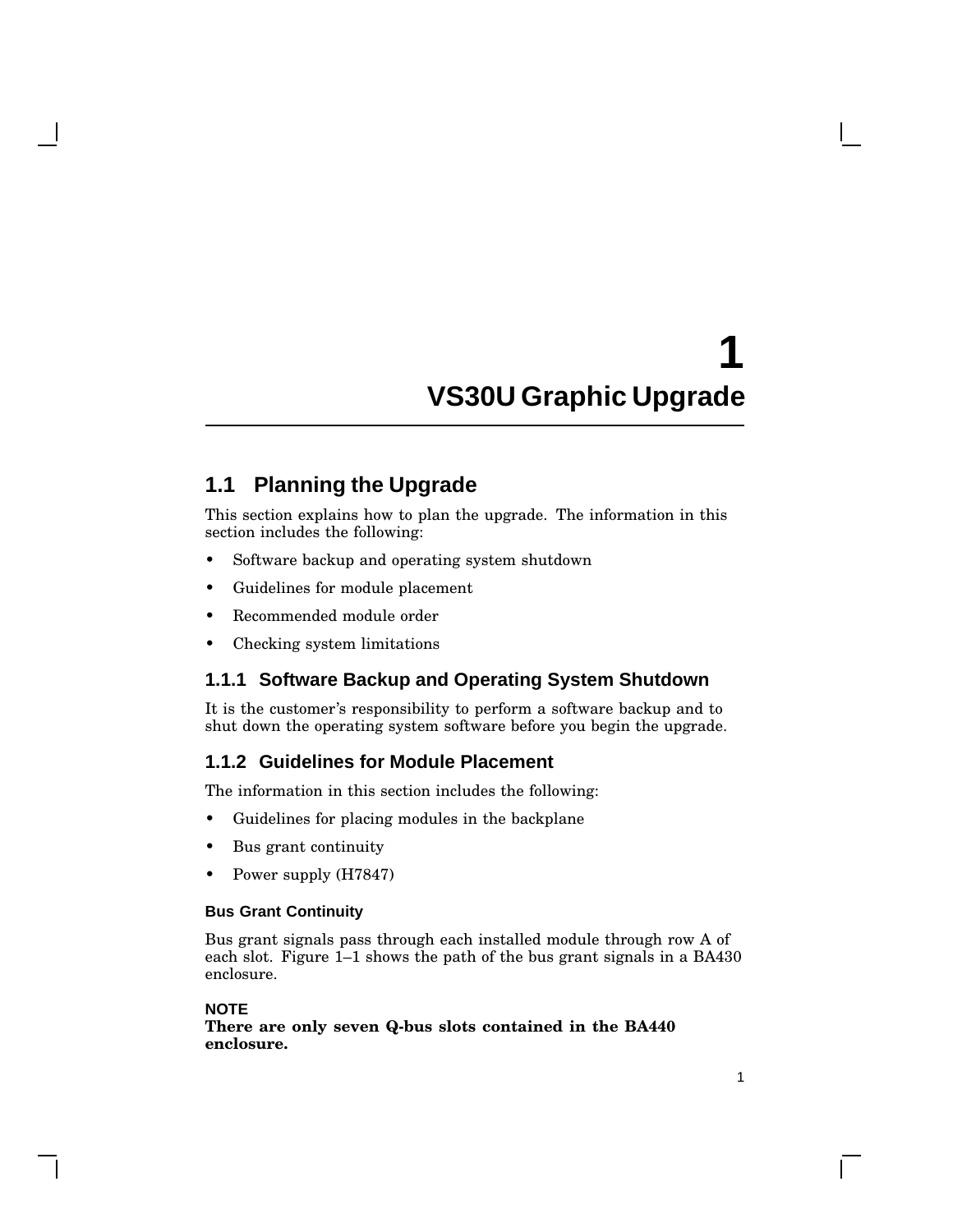

#### **Figure 1–1 Bus Grant Continuity Path (BA430 Enclosure)**

To ensure the continuity of the path, use grant continuity cards (M9047) in empty backplane slots. It is not necessary to install grant continuity cards in empty slots beyond the last module in the backplane.

### **Power Supply (H7847)**

Refer to the *BA430/BA440 Enclosure Maintenance* manual for information about the H7847 power supply.

### **1.1.3 Recommended Module Order**

The module order in the backplane depends on four factors:

- 1. The relative use of modules in the system
- 2. The expected performance of each module relative to other modules
- 3. The ability of a module to tolerate delays between bus requests and bus grants (delay tolerance)
- 4. The tendency of a module to prevent modules farther from the CPU from accessing the bus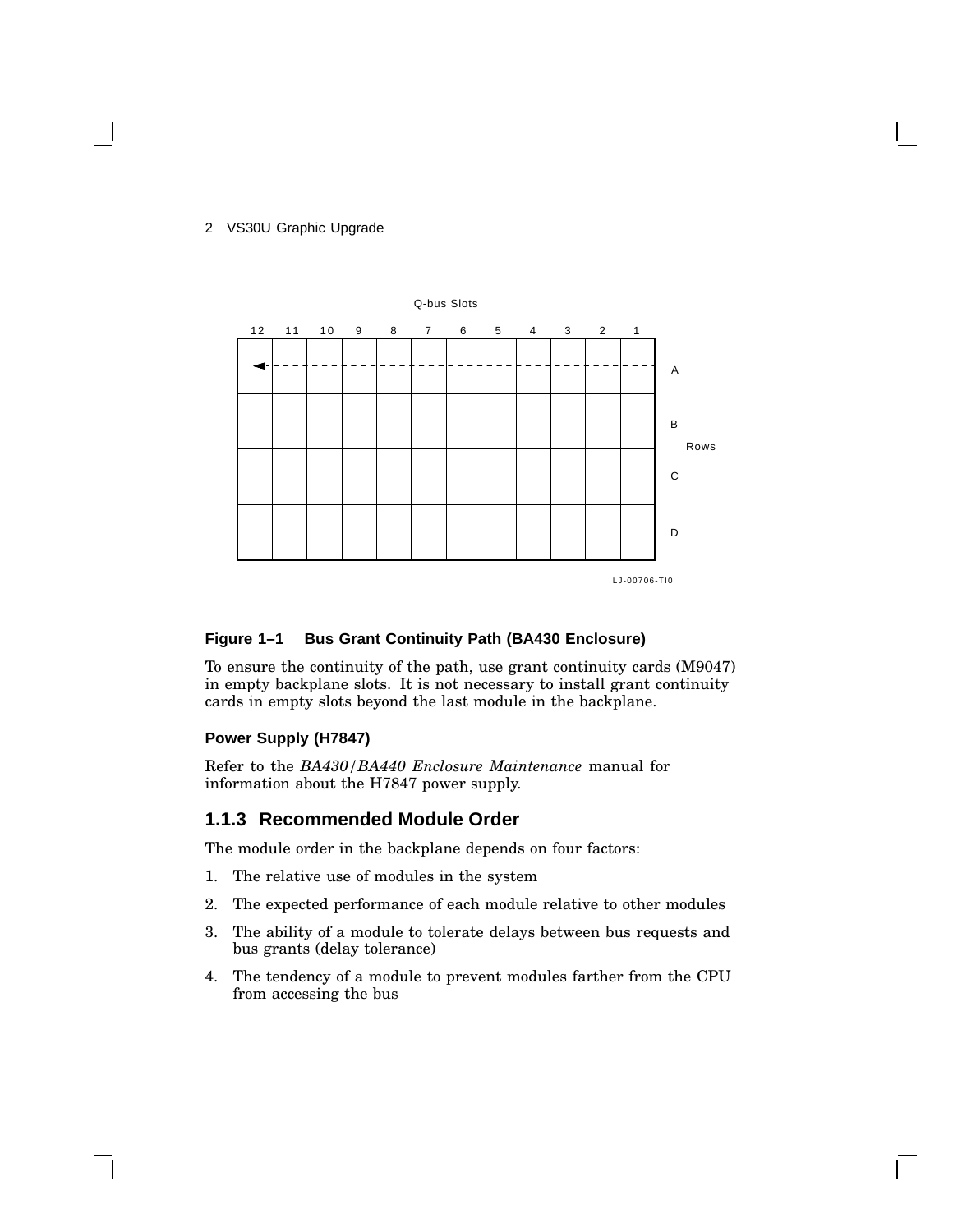To achieve maximum performance of the customer's system, place the modules in the backplane in the proper order. Refer to the following documentation for proper placement of the modules:

- *KA660 CPU System Maintenance Guide*
- *KA670 CPU System Maintenance Guide*

### **1.1.4 Checking System Limitations**

To check system limitations, follow these procedures:

1. Make a copy of a configuration worksheet; copy either Figure 1–2 or Figure 1–3, depending on which configuration you are working on, and record all modules and mass storage devices on the configuration worksheets.

Use Table 1-2 in the *Microsystems Graphics Upgrade Installation Guide* to obtain the values for current, power, and I/O panel inserts for each module and device.

2. Add the columns on the worksheets and compare each column total with the *must not exceed* value listed beneath it. The total **must** be lower than this value.

If the values exceed those allowed, the customer must decide which of the modules or devices can be eliminated from the planned configuration. The system must fall within the allowed values.

After you have planned the upgrade and determined the locations of the modules, you are ready to perform the upgrade.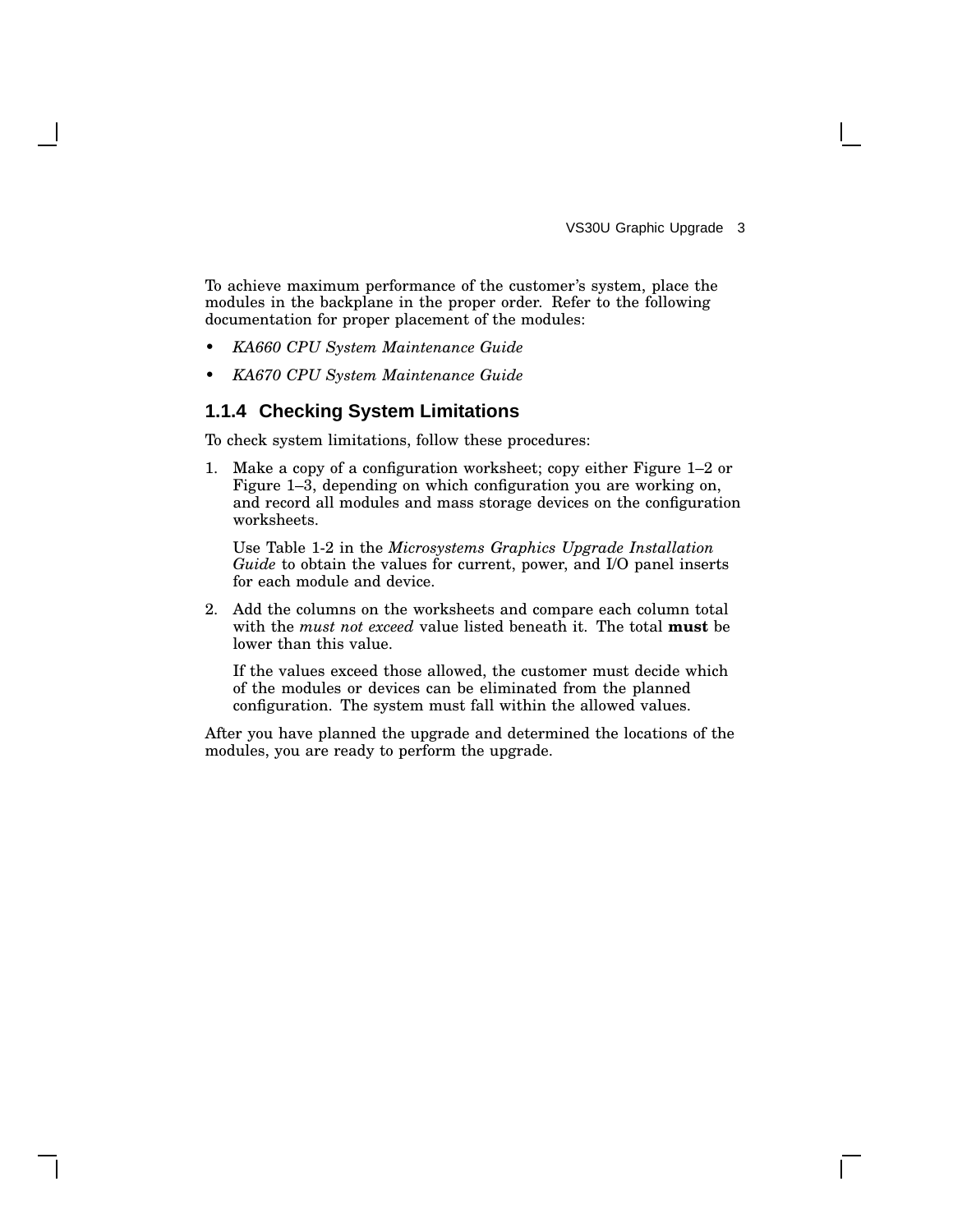$\blacksquare$ 

| <b>SLOT</b>          | <b>MODULE</b> | <b>Current (Amps)</b><br>+5 Vdc +12 Vdc +3.3 Vdc -12 Vdc |        |        | Power<br>(Watts) | <b>Bus Load</b><br><b>AC</b> | DC  |     |
|----------------------|---------------|----------------------------------------------------------|--------|--------|------------------|------------------------------|-----|-----|
| MEM <sub>1</sub>     |               |                                                          |        |        |                  |                              |     |     |
| MEM <sub>2</sub>     |               |                                                          |        |        |                  |                              |     |     |
| MEM <sub>3</sub>     |               |                                                          |        |        |                  |                              |     |     |
| MEM <sub>4</sub>     |               |                                                          |        |        |                  |                              |     |     |
| CPU                  | L4000 - BA    | 7.40                                                     | 0.35   | 0.27   | 0.04             | 42.6                         | 4.0 | 1.0 |
| Q-bus 1              |               |                                                          |        |        |                  |                              |     |     |
| Q-bus 2              |               |                                                          |        |        |                  |                              |     |     |
| Q-bus 3              |               |                                                          |        |        |                  |                              |     |     |
| Q-bus 4              |               |                                                          |        |        |                  |                              |     |     |
| Q-bus 5              |               |                                                          |        |        |                  |                              |     |     |
| Q-bus 6              |               |                                                          |        |        |                  |                              |     |     |
| Q-bus 7              |               |                                                          |        |        |                  |                              |     |     |
| H3604                |               | 1.7                                                      | 0.5    | 0.0    | 0.25             | 17.5                         |     |     |
| <b>MASS STORAGE:</b> |               |                                                          |        |        |                  |                              |     |     |
| 1 Tape/Disk          |               |                                                          |        |        |                  |                              |     |     |
| 2 Disk               |               |                                                          |        |        |                  |                              |     |     |
| 3 Disk               |               |                                                          |        |        |                  |                              |     |     |
| 4 Disk               |               |                                                          |        |        |                  |                              |     |     |
| Total these columns: |               |                                                          |        |        |                  |                              |     |     |
| Must not exceed:     |               | 60.0 A                                                   | 22.0 A | 15.0 A | 3.0A             | 584.0 W                      | 31  | 20  |

Figure 1–2 shows a blank configuration worksheet for a BA440 enclosure.

Note: Total output power from +3.3 and +5 Vdc must not exceed 330 W

LJ-00707-TI0

Г

### **Figure 1–2 BA440 Configuration Worksheet**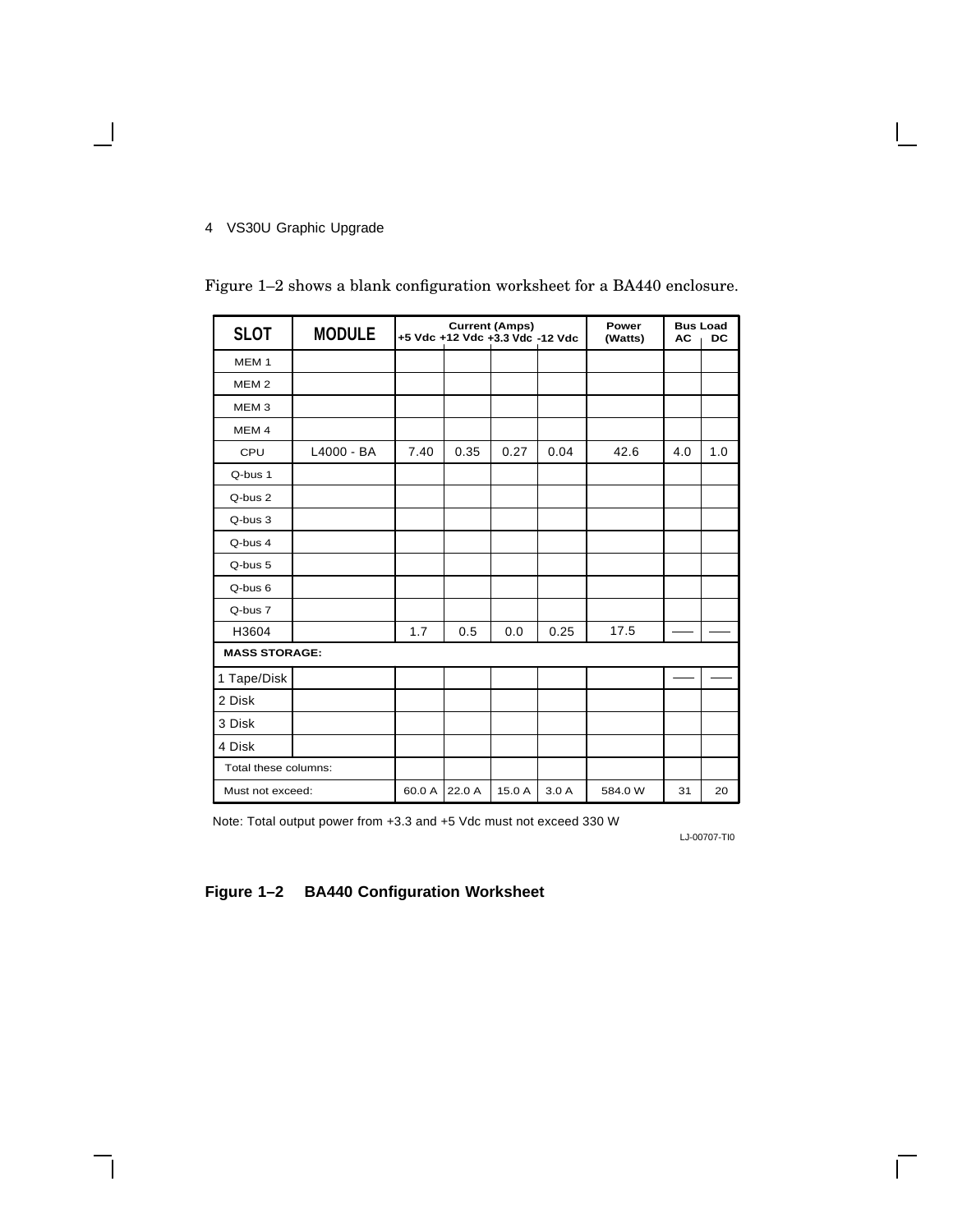| <b>SLOT</b>          | <b>MODULE</b> |        | +5 Vdc +12 Vdc +3.3 Vdc -12 Vdc | <b>Current (Amps)</b> |      | Power<br>(Watts) | <b>Bus Load</b><br><b>AC</b> | DC |
|----------------------|---------------|--------|---------------------------------|-----------------------|------|------------------|------------------------------|----|
| $\mathbf 0$          | M9715         | 0.1    | 1.0                             |                       |      | 12.5             |                              |    |
| CPU <sub>1</sub>     | M7626         | 4.8    | 0.55                            |                       |      | 30.6             | 3.5                          | 1  |
| Mem <sub>2</sub>     |               |        |                                 |                       |      |                  |                              |    |
| Mem <sub>3</sub>     |               |        |                                 |                       |      |                  |                              |    |
| Mem 4                |               |        |                                 |                       |      |                  |                              |    |
| Mem 5                |               |        |                                 |                       |      |                  |                              |    |
| $Q/CD$ 6             |               |        |                                 |                       |      |                  |                              |    |
| $Q/CD$ 7             |               |        |                                 |                       |      |                  |                              |    |
| $Q/CD$ 8             |               |        |                                 |                       |      |                  |                              |    |
| $Q/CD$ 9             |               |        |                                 |                       |      |                  |                              |    |
| $Q/CD$ 10            |               |        |                                 |                       |      |                  |                              |    |
| Q/CD 11              |               |        |                                 |                       |      |                  |                              |    |
| $Q/CD$ 12            |               |        |                                 |                       |      |                  |                              |    |
|                      |               |        |                                 |                       |      |                  |                              |    |
| <b>MASS STORAGE:</b> |               |        |                                 |                       |      |                  |                              |    |
| 1 Tape/Disk          |               |        |                                 |                       |      |                  |                              |    |
| 2 Disk               |               |        |                                 |                       |      |                  |                              |    |
| 3 Disk               |               |        |                                 |                       |      |                  |                              |    |
| 4 Disk               |               |        |                                 |                       |      |                  |                              |    |
| Total these columns: |               |        |                                 |                       |      |                  |                              |    |
| Must not exceed:     |               | 60.0 A | 22.0 A                          | 15.0 A                | 3.0A | 584.0 W          | 31                           | 20 |

Figure 1–3 shows a blank configuration worksheet for a BA430 enclosure.

Note: Total output power from +3.3 Vdc and +5 Vdc must not exceed 330 W

LJ-00693-TI0

 $\Gamma$ 

**Figure 1–3 BA430 Configuration Worksheet**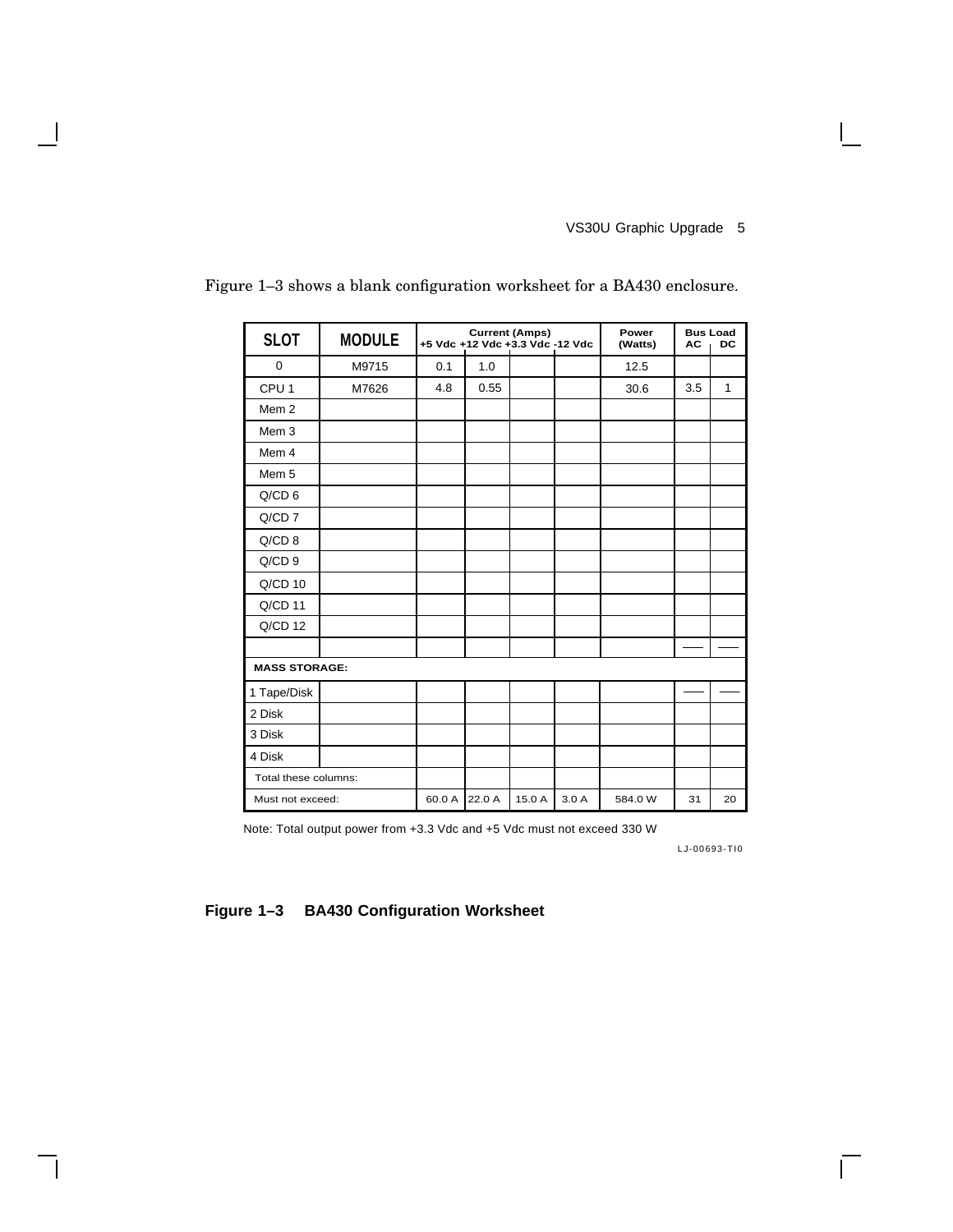### **1.2 Installing the VCB02 Module Set**

The VCB02 module set requires a minimum firmware revision level to operate with the VAXserver 4000 model 300 system. If you are installing the VCB02 module set on a:

- VAXserver 4000 model 300 system, then go to Section 1.2.1
- System other than a VAXserver 4000 model 300 system, then go to Section 1.3

### **1.2.1 VAXserver 4000 Model 300 Firmware System Revision Verification.**

To verify that the VAXserver 4000 model 300 system has the required minimum firmware revision level, type the following at the console prompt (>>>):

>>> **SHOW VERSION** Return

The following is an example of what will be displayed on the screen:

KA670-A V3.7 VMB 2.12

If the screen displays V3.7 VMB 2.12 or greater, then ROM replacement is not necessary. Go to Section 1.3.

If the screen displays a version less than V3.7 VMB 2.12, then ROM replacement is required. Go to Section 1.2.2.

### **1.2.2 VAXserver 4000 Model 300 ROM System Replacement**

The following procedure describes how to remove and install the two ROMs that are located on the KA670-BA CPU module.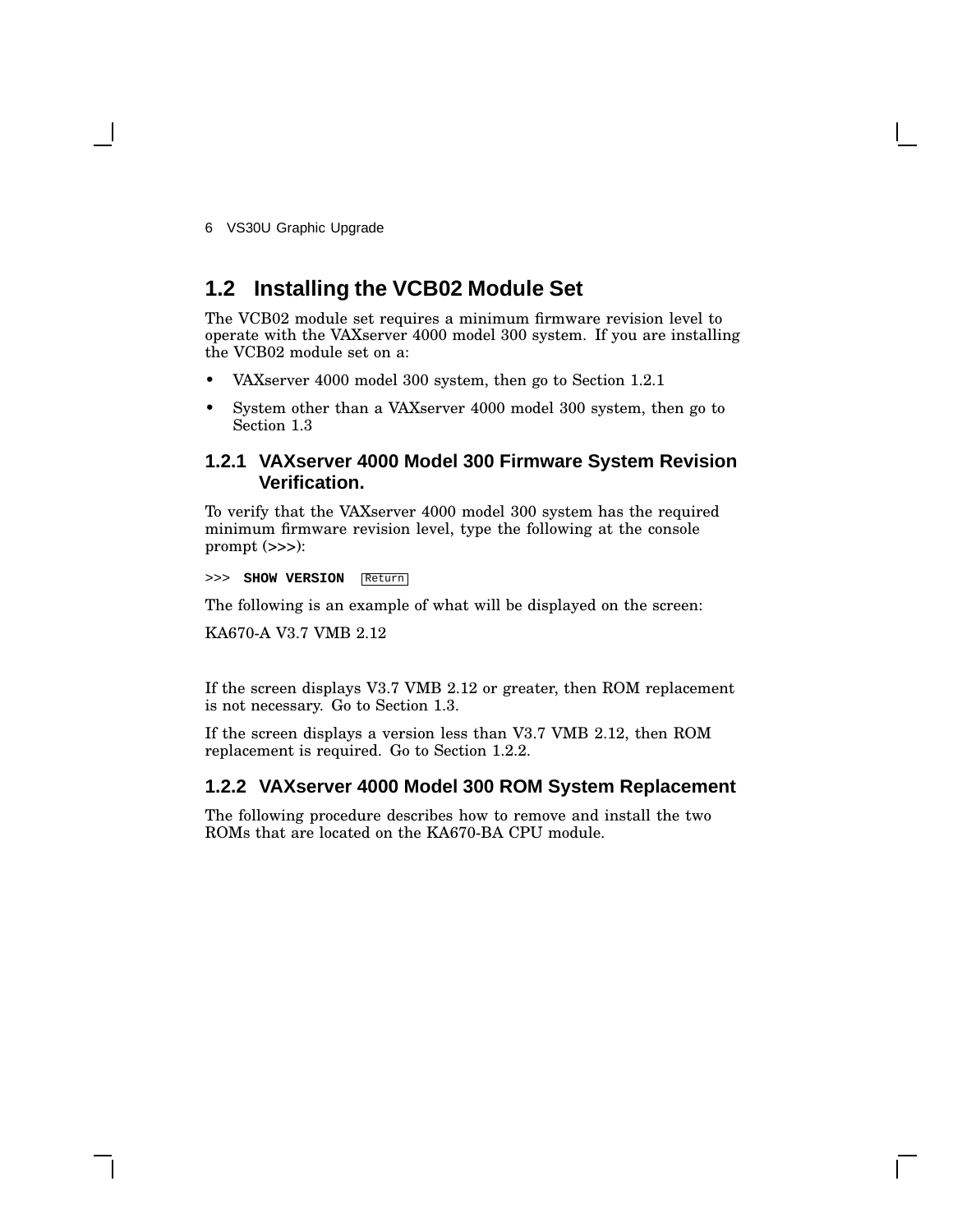#### **Materials required**

The following materials are required for the ROM replacement procedure:

- Customer Services tool kit
- Antistatic kit
- ROM kit (See Table 1–1.)

#### **Table 1–1 ROM Kit Description**

| <b>ROM Part</b><br><b>Number</b> | <b>ROM</b><br>Location | <b>System</b>                  | <b>CPU</b><br>Module | Module<br><b>Number</b> |
|----------------------------------|------------------------|--------------------------------|----------------------|-------------------------|
| 23-234E9-00                      | E03 low byte           | VAXserver<br>4000<br>model 300 | KA670-BA             | L4000-BA                |
| 23-235E9-00                      | E17 high byte          | VAXserver<br>4000<br>model 300 | KA670-BA             | L4000-BA                |

### **CAUTION**

**Observe all electrostatic discharge (ESD) procedures before you remove any modules. It is mandatory to wear an ESDapproved ground strap and to place all modules in appropriate ESD containers, bags, or mats. This is in accordance with DEC Standard 067 (A-DS-EL00067-00-0), which provides the requirements for handling ESD devices.**

Follow these procedures to remove and install the ROMs:

- 1. Unlock the front door and open both access doors together to reach the power switch on the power supply. Turn the power off.
- 2. Put on the grounded wrist strap and attach the alligator clip to the system chassis.
- 3. Note the position of the external cables connected to the H3604 console module. Label and disconnect the cables.
- 4. Open the H3604 console module. Note the position of the internal cables connected to the module. Carefully disconnect the internal cables.
- 5. Remove the KA670-BA CPU module from the system.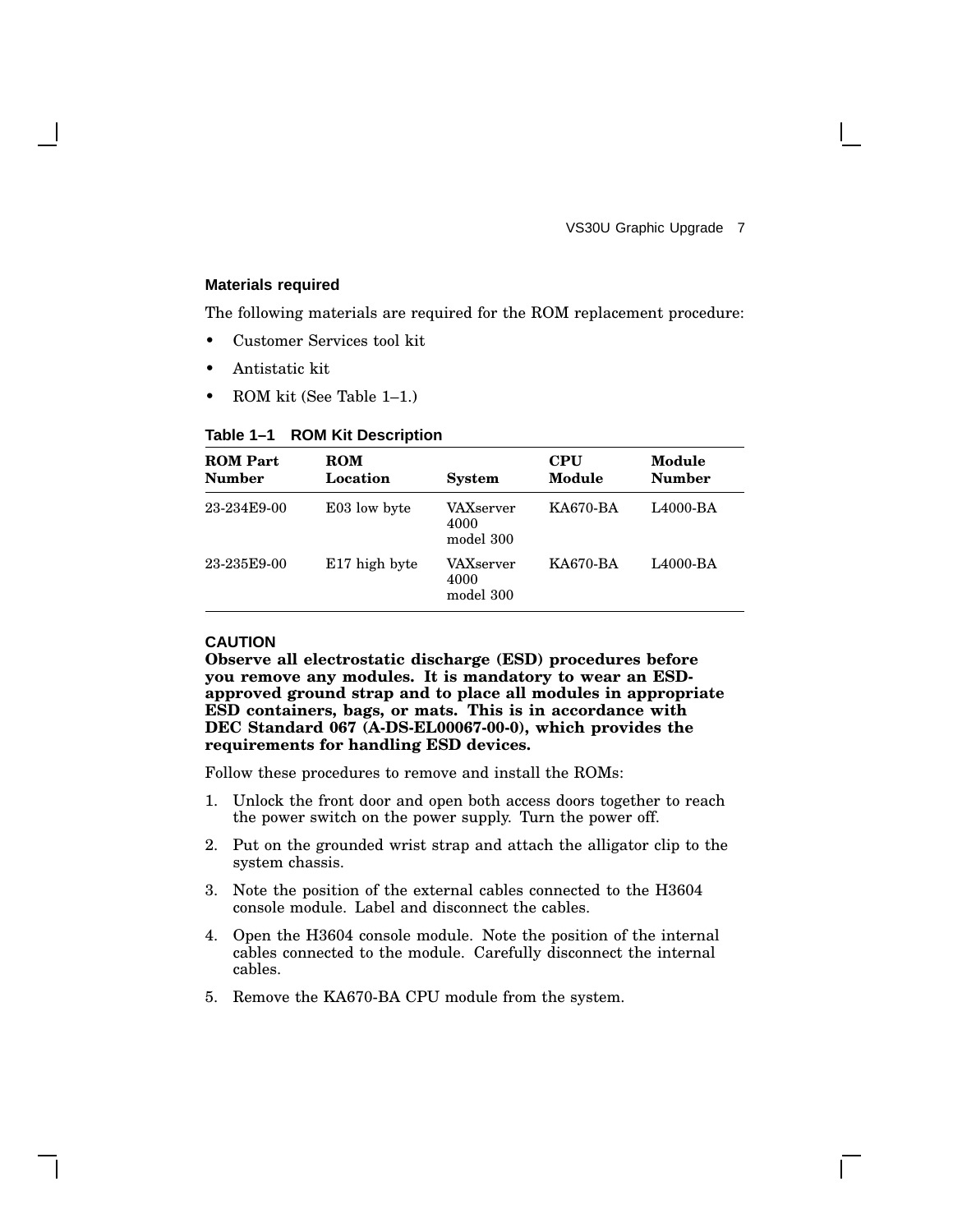- 8 VS30U Graphic Upgrade
- 6. Remove the old ROMs from the sockets. Figure 1–4 shows the location of the ROMs.



LJ-00708-TI0

### **Figure 1–4 KA670 CPU Module - Component Side**

- 7. Install ROM, P/N 23-235E9-00 (high byte), into location E17 on the KA670-BA CPU module (Figure 1–4).
- 8. Install the ROM, P/N 23-234E9-00 (low byte), into location E03 on the KA670-BA CPU module (Figure 1–4).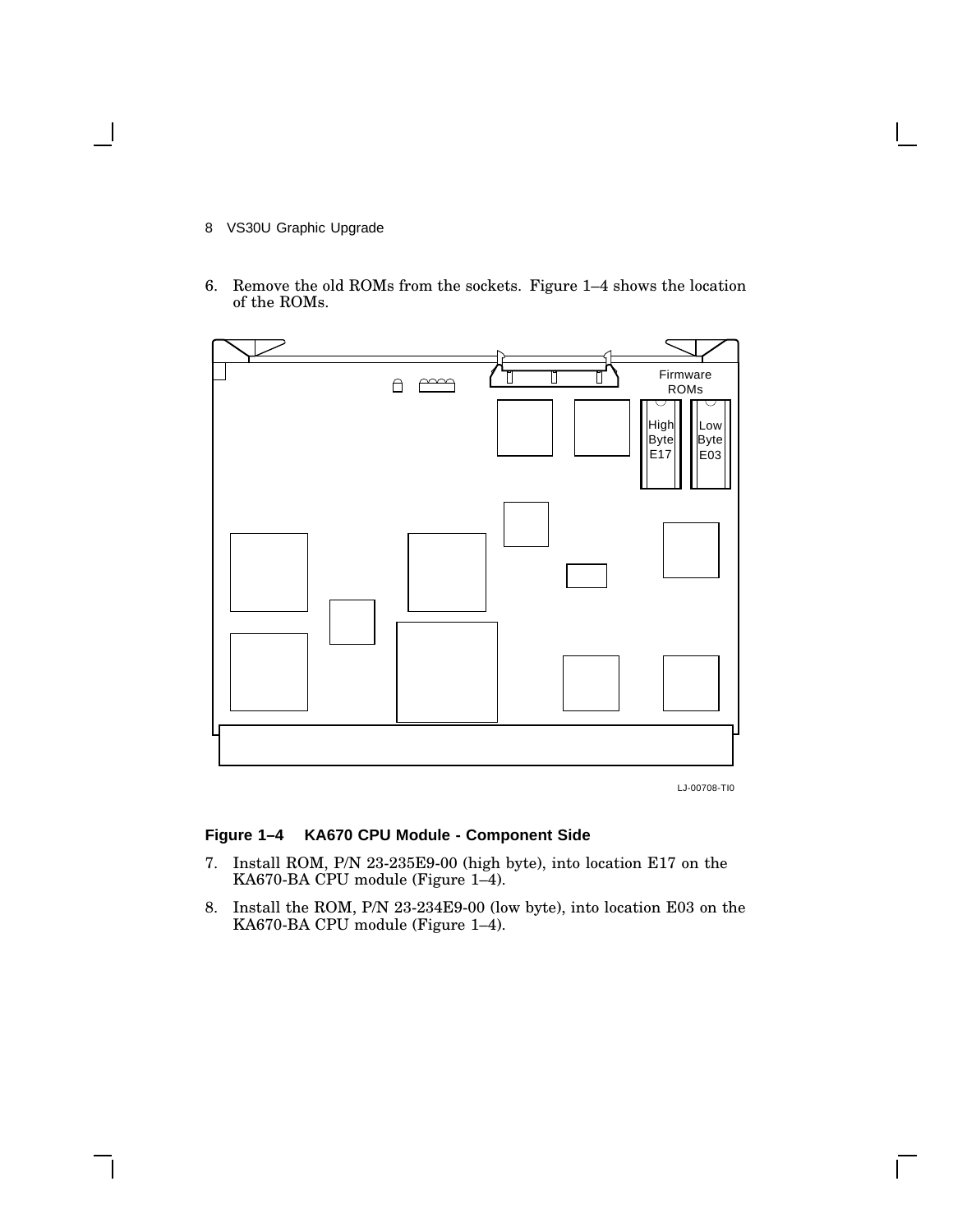- 9. Check the following to ensure that the ROMs are installed properly:
	- The ROMs' alignment notches should be in the correct position.
	- There should be no bent pins.
- 10. Reinstall the KA670-BA CPU module and reconnect the internal cables that were disconnected in step 4.
- 11. Reconnect the external cables to the H3604 console module that was disconnected in step 3.
- 12. Perform the system power-up self-test. If failure occurs, recheck the ROM installation.

### **1.3 Relocating Modules**

Check the recommended module order recorded on the BA430 or BA440 configuration worksheet to determine in which three slots the VCB02 modules should be installed. (Refer to Figure 1–2 or Figure 1–3 for the blank configuration worksheets.) If you need to relocate modules in the backplane, use the following procedures to install and remove modules with covers:

#### **CAUTION**

#### **Use the antistatic kit when working with modules.**

- 1. Unlock the front door and open both access doors together to reach the power switch on the power supply. Turn the power off.
- 2. Put on the grounded wrist strap and attach the alligator clip to the system chassis.
- 3. Note the orientation and location of the cables connected to the modules. Label and disconnect the cables.
- 4. Remove all necessary module handles and covers by releasing the quarter-turn captive screws that hold the handle to the card cage (Figure 1–5).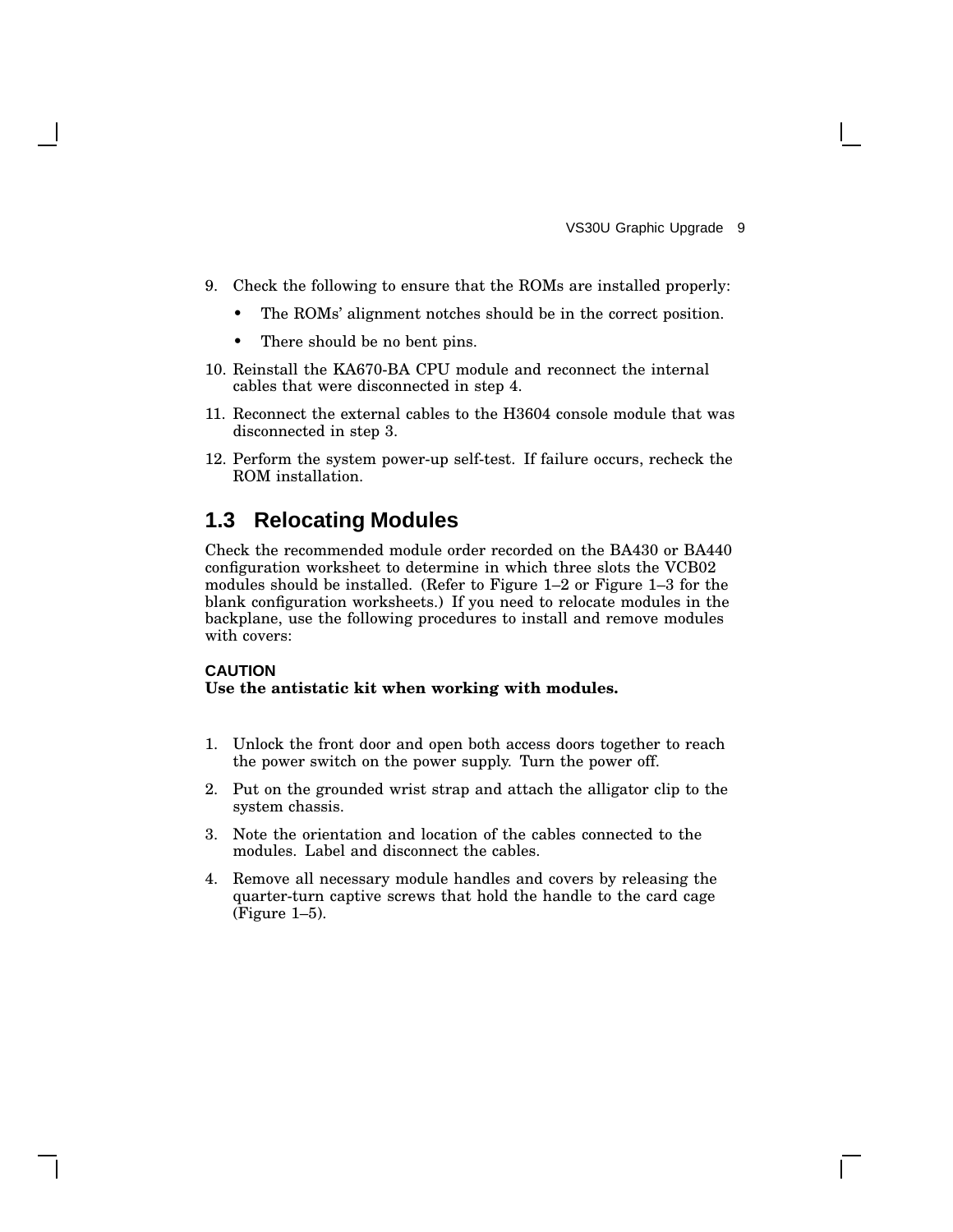

### **Figure 1–5 Releasing Quarter-Turn Captive Screws**

- 5. Pull the handle out at the top and bottom.
- 6. Note the orientation of any internal cables connected to the module. Some connectors are not keyed. Carefully disconnect the internal cables.
- 7. Gently pull the release handles at the top and bottom of the module toward you, and slide the module out of the card cage (Figure 1–6).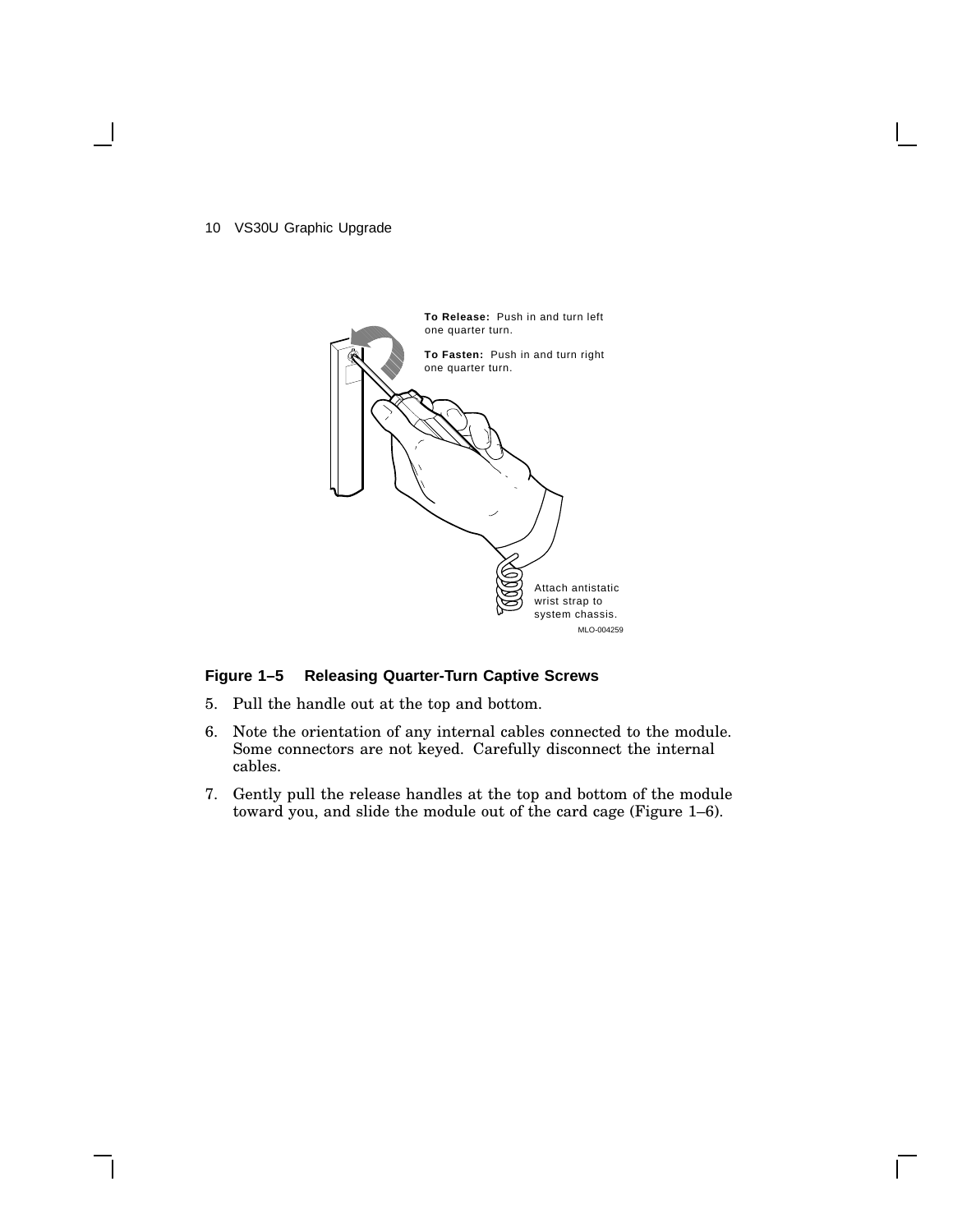VS30U Graphic Upgrade 11

 $\mathbf{I}$ 



### **Figure 1–6 Removing a Module**

### **Inspecting the EMI and EOS Clips**

To comply with regulations on electromagnetic interference (EMI), bulkhead handles, blank covers, and gap fillers have transient protection EMI and electrical overstress (EOS) clips. These clips are grounded through the handle. Perform the following procedure to ensure proper grounding:

1. Check the EMI and EOS clips on the blank dual cover for residue or corrosion (Figure 1–7). Remove any residue or corrosion with alcohol.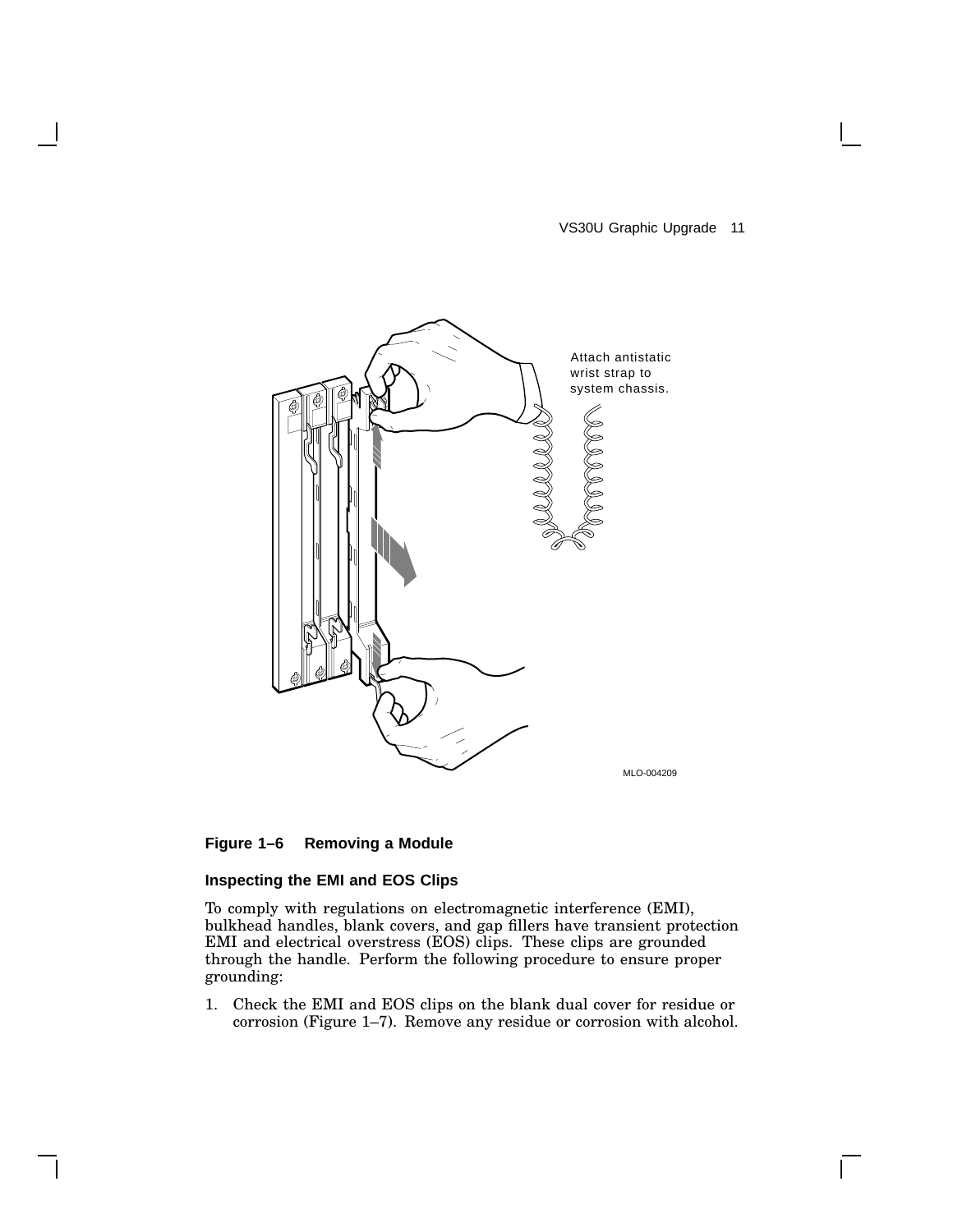

### **Figure 1–7 EMI and EOS Clips**

- 2. Make sure the EMI and EOS clips are arched. When you press them slightly, they should return to their original shape.
- 3. If any clip is missing or broken, replace it. The following table lists the part numbers:

| Clip     | <b>Part Number</b> |
|----------|--------------------|
| EMI clip | 12-26340-01        |
| EOS clip | 12-26922-01        |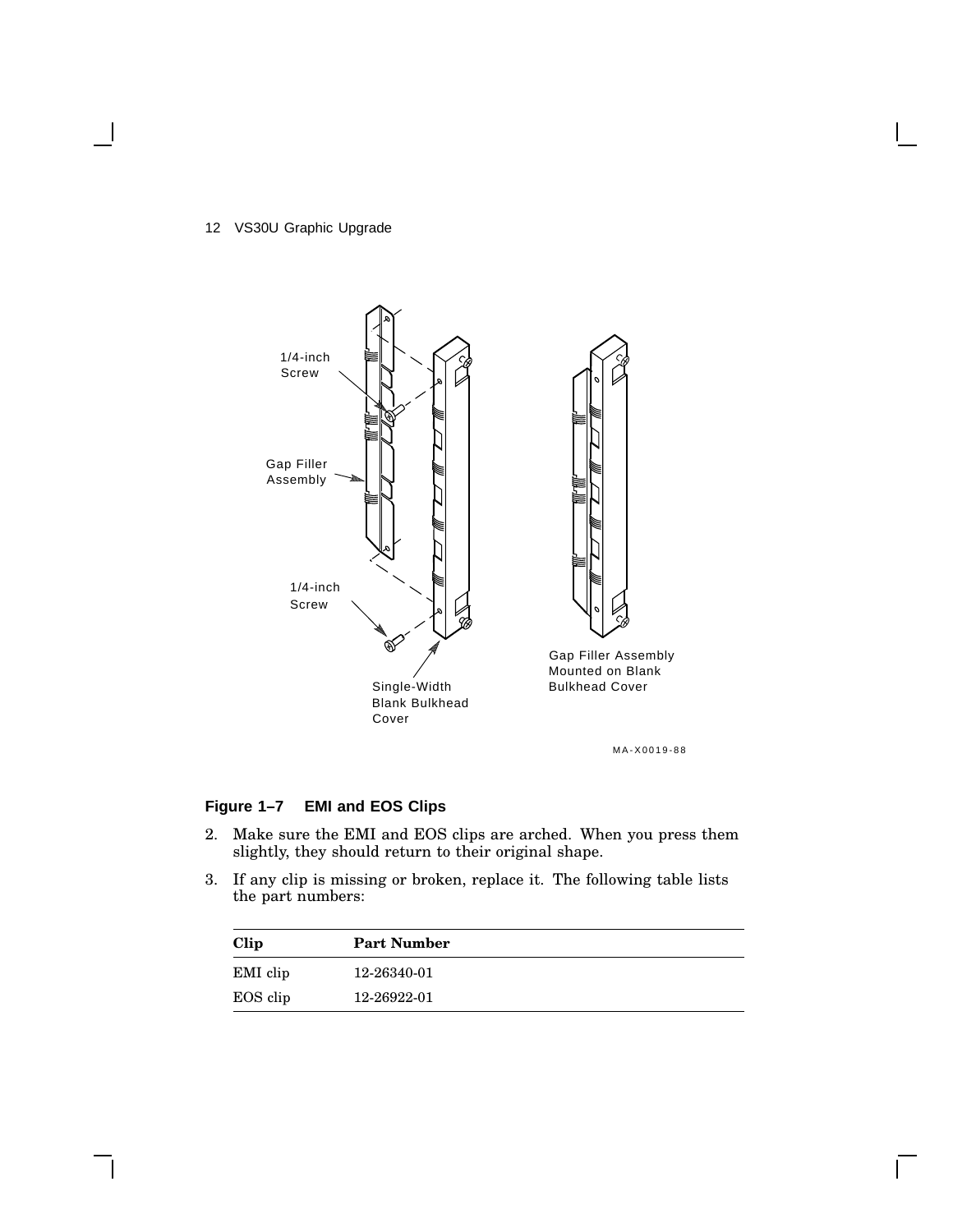### **1.4 Installing a VS30U Graphics Kit**

To install a VS30U graphics kit you must do the following:

- Configure the VCB02 module set.
- Install the three graphics modules, bulkhead covers, and BC13B-25 monitor cable.
- Install the monitor, keyboard, and mouse.

The following subsections describe these procedures in detail.

### **1.4.1 Configuring the VCB02 Module Set**

The correct control status register (CSR) addresses must be set on the graphics modules for the graphics subsystem to be recognized and located by the system. The VCB02 base module contains a 4-switch dual in-line package (DIP) switchpack E4 that controls the CSR address. (Refer to the *Microsystems Graphics Upgrade Installation Guide*, Figure 2-1, for the location of the DIP switchpack.) The module is set at octal address 17777400. The switch settings for the address are given in the following table:

| Switch         | <b>Setting</b> |
|----------------|----------------|
| S <sub>1</sub> | $0$ (on)       |
| S <sub>2</sub> | $0$ (on)       |
| S <sub>3</sub> | $0$ (on)       |
| S <sub>4</sub> | Not used       |

**Table 1–2 CSR Settings for the VCB02 (Switchpack E4)**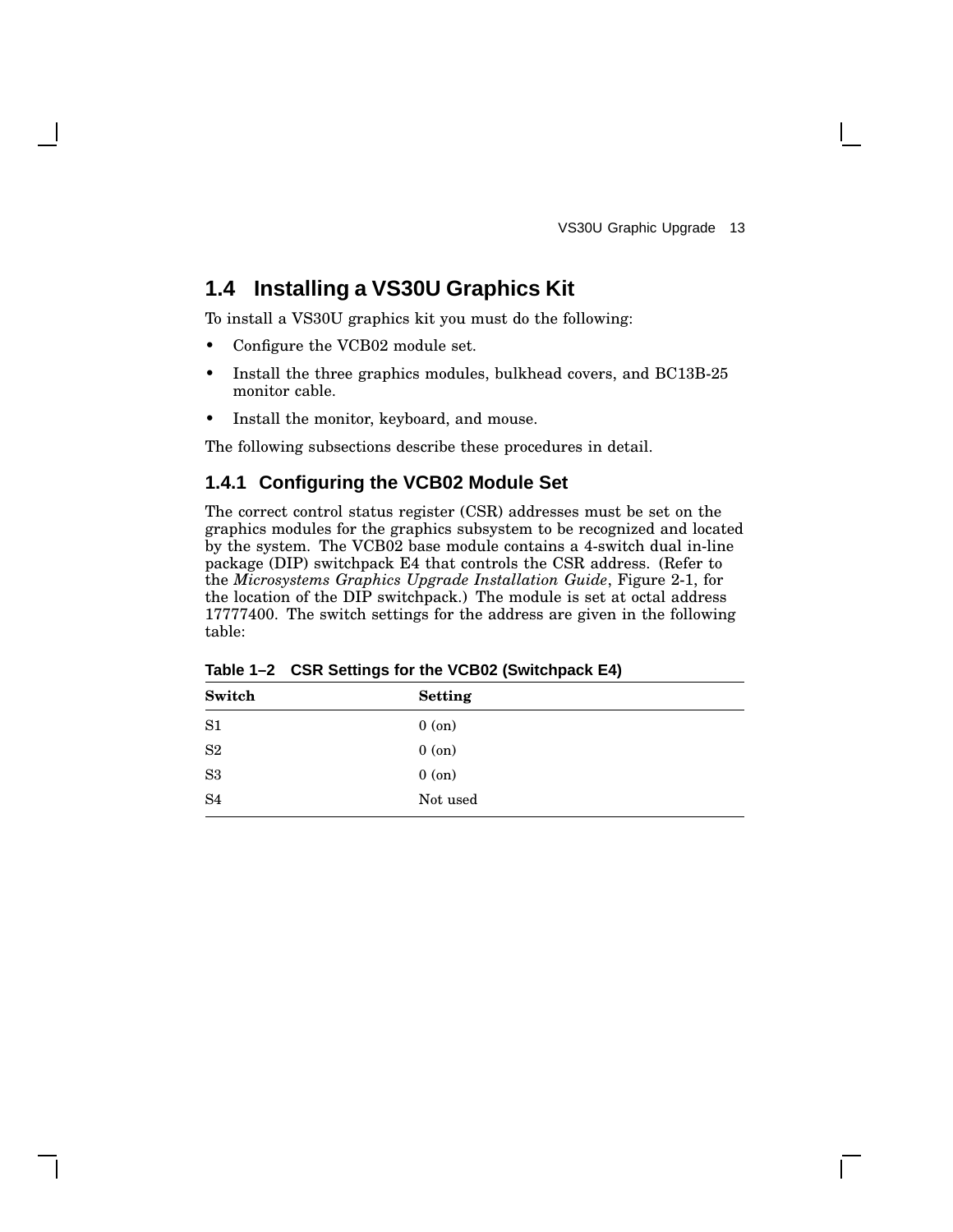The interrupt vector for the VCB02 base module is set under program control. You do not have to set switches for the second module (VCB02 4-plane module) or for the third module.

### **NOTE Two 4-plane modules create the 8-plane system.**

Figure 1–8 shows the cabling between graphics modules and the I/O distribution insert.



**Figure 1–8 VCB02 Module Cabling**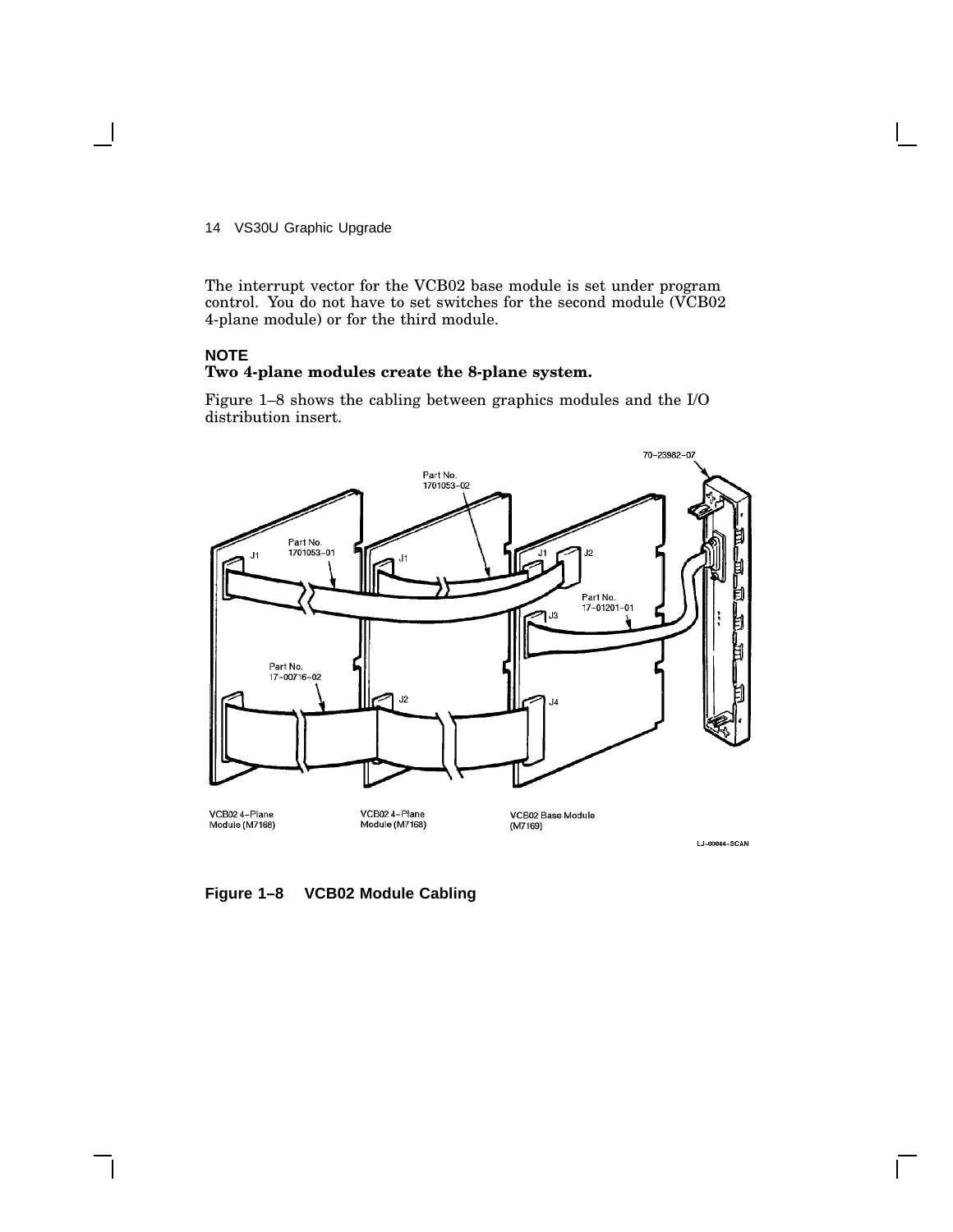### **1.4.2 Installing Modules**

To install the modules, use the following procedures:

- 1. Install the VCB02 base module (M7169, minimum CS revision D2) into the slot to the far right of the selected location. Be sure to position the component side of the module towards the right.
- 2. Install the VCB02 4-plane modules (M7168) into the next two lefthand slots adjacent to the base module. Be sure to position the component side of the module towards the base module.
- 3. Connect the three cables in the kit as shown in Figure 1–8.
- 4. Connect the cable on the dual-width bulkhead cover to the VCB02 base module (J3).
- 5. Install the dual-width bulkhead cover over the VCB02 base module and the first VCB02 4-plane module.
- 6. Install a blank single-width bulkhead cover over the second VCB02 4-plane module.
- 7. Apply the two labels in the kit to the bulkhead covers.
- 8. Connect the BC13B-25 monitor cable to the dual-width bulkhead cover.
- 9. Close the system cabinet and perform a power-up self-test.

### **1.5 Installing the Monitor, Keyboard, and Mouse**

Complete the following procedure to install the monitor, keyboard, and mouse:

- 1. Shut down the system power.
- 2. Connect the BC13B-25 monitor cable to the VR299 monitor (Figure 1–9).